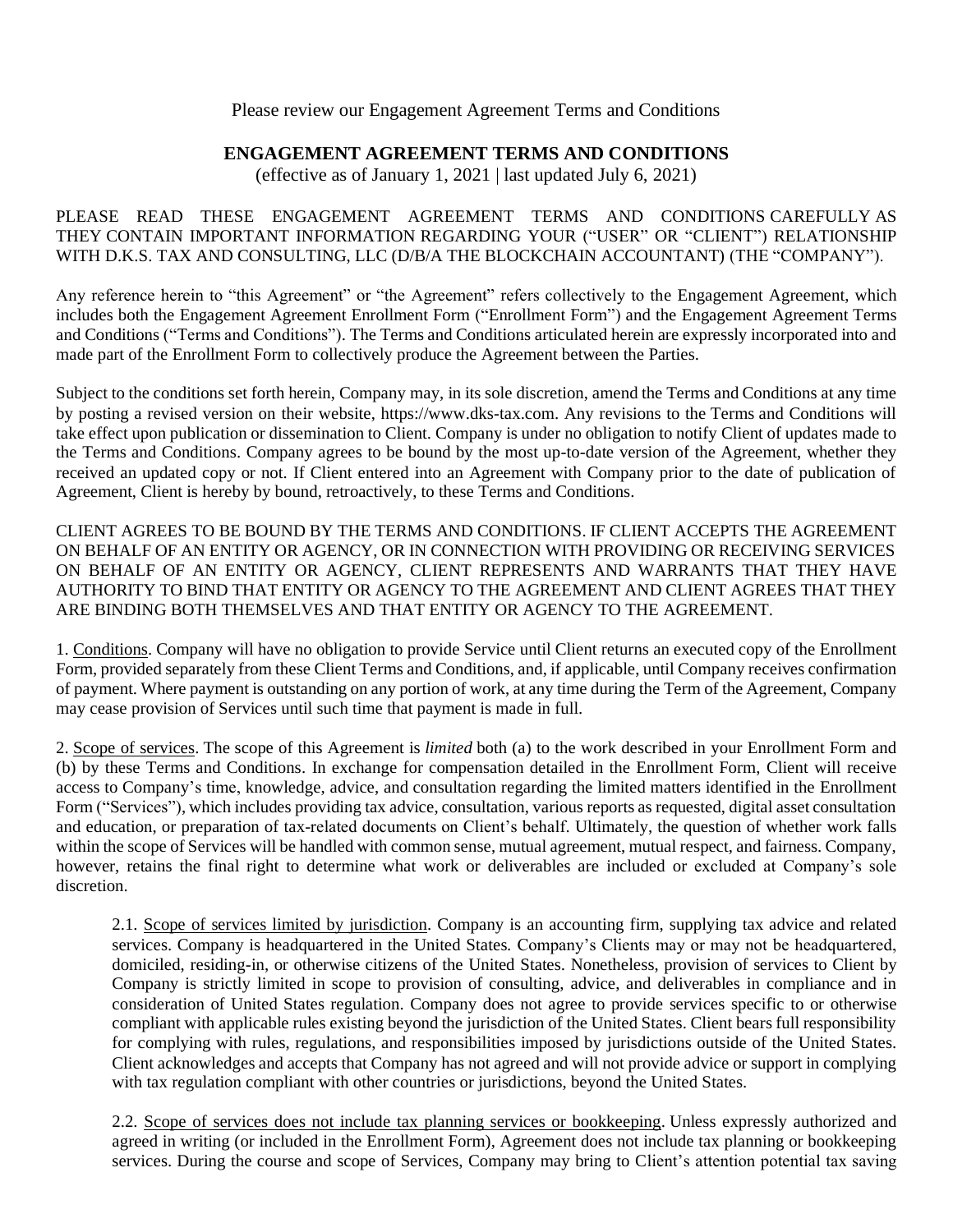strategies for consideration as a possible means of reducing taxes in subsequent tax years. However, it is not Company's responsibility to provide or guarantee tax strategy. Company will take no action with respect to such recommendations, as the responsibility for implementing tax strategy remains with Client taxpayer.

2.3. Scope of services does not include responding to IRS letters, reviews, audits, communications, etc. Client may be selected for review by taxing authorities. The Agreement, provision of tax consulting, or tax preparation Services does not include Company's assent to respond on Client's behalf to inquiries posed by any governmental agency or tax authority. Client may request Company's advice, services, and consultation regarding inquiries posed by governmental agencies, tax authorities, or other regulatory bodies. However, the Agreement does not entitle Client to this additional service, unless otherwise expressly authorized in writing. Any proposed adjustments by an examining agency are subject to certain rights of appeal. In the event of a tax examination, correspondence, etc., Company may be available upon request—an additional fee and execution of a separate agreement in writing may be required—to advise Client and consult on responding to the tax examination or correspondence. To the extent recent tax laws include significant provisions increasing the standard for tax return preparers, expanding penalties holding preparers responsible for supplying unsubstantiated information, the associated higher costs will be passed directly to the Client, as well as responsibility for providing a higher level of substantiated support. Company may require an additional fee should a Power of Attorney be necessary, prior to commencement of an audit.

3. Duration. The Agreement details the duration of the Engagement and its effective date. Should the Engagement Agreement fail to include detail regarding the duration of the Engagement, the Engagement will remain effective for 12 months, with time tolling from the execution date, unless the Agreement is terminated by either party or the Agreement runs its course, or all deliverables are performed and finalized by Company sooner.

3.1. Enrollment Form defaults. If the Enrollment Form does not contain an Effective Date, then the effective date will be the first date upon which the Company began providing Services to User, as determined solely by Company. Client is considered to have accepted and agreed to the Engagement Agreement in the event services have commenced by Company and payment on one or more invoices relating to Services have been made, even if a signed copy of the Enrollment Form is not returned to Company.

3.2. No obligation upon completion of Agreement. After the Agreement concludes, whether by running its natural course or if terminated by either party, Company has no further continued obligation to provide Services to Client. As such, if there are any current (not considered in this Agreement) or future (arising after execution of this Agreement) developments that may impact Client's future rights and liabilities, including changes in applicable law or regulation, required updates to corporate documents, bookkeeping, accounting, or other internal records to ensure their continued viability, deadlines or other responsibilities, Client bears the responsibility of ensuring its responsibilities are met. Client may elect to engage Company separately to advise on such developments, or Client may look elsewhere to satisfy its needs. Still, Company bears no continuing obligation to advise Client upon completion of the above-stated duration of this Agreement, upon the termination of this Agreement, or beyond the scope of Services agreed to upon the terms of this Agreement.

3.3. Limited scope of Agreement in preparation of tax returns. Client engagement for preparation of tax returns specifically concludes upon the delivery of the completed return(s) to Client or management (if paper filing) or with the taxpayer (and, if applicable, spouse), officer, tax matters partner or representative signature or Company's subsequent submittal of the tax return (if efiling). Company's engagement, unless expressly agreed in writing, does not extend to any other time for which Company is not engaged. If Client has not selected to e-file return(s) through Company, Client will be solely responsible to file return(s) with the appropriate taxing authorities. Client has final responsibility for tax returns. Company will provide Client a copy of applicable returns to review prior to filing with the IRS. The taxpayer (and, if applicable, spouse), officer, tax matters partner or representative agrees to review all tax-return documents carefully for accuracy and completeness before singing.

4. Acceptance of clients. Company has exclusive and final authority with regard to pricing. Company shall have the absolute discretion to accept or reject any and all potential clients. Company may also establish and impose any conditions for acceptance that Company deems advisable.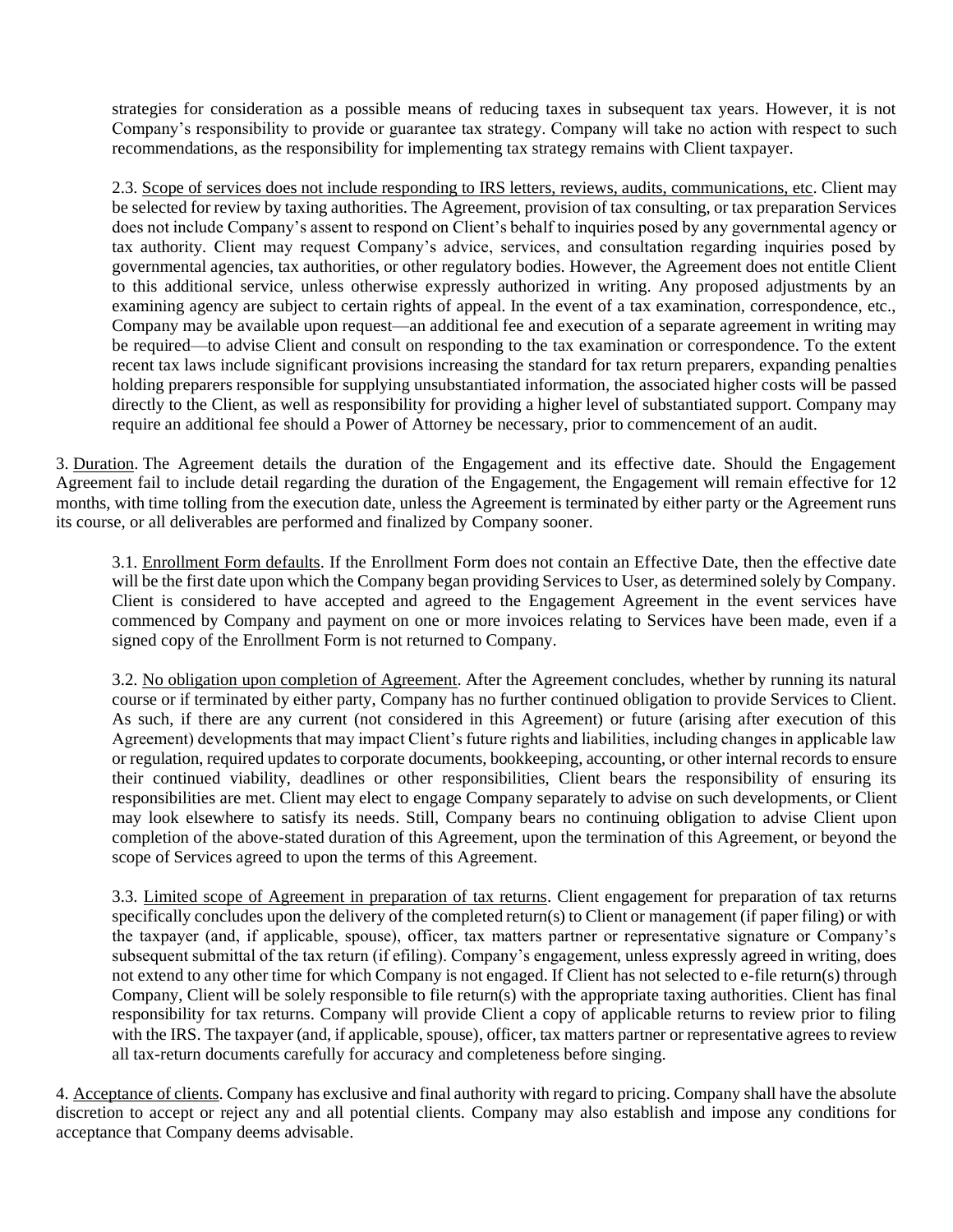5. Compensation. Client agrees to compensate Company for all services rendered on its behalf. All payments are nonrefundable once made. The compensation structure for this Agreement is detailed in the Enrollment Form, and, as applicable, more detail is provided herein.

5.1. Hourly rates. For detail on specific hourly rates, review Client selection within the Enrollment Form.

5.2. Retainer. Client will be expected to replenish their retainer when the balance reaches \$1,000.00. Client will receive an email from Company when the balance reaches the threshold. Client is expected to replenish their retainer agreement within 15-days of receiving notice, invoice, or request from Company.

5.2. Type of compensation determined by Company. Company reserves the right to determine what type of compensation qualifies as fair compensation for Services. Monetary payment in exchange for Services is preferred, but Company may at times—and at Company's sole discretion—accept other forms of reasonable compensation (*e.g.*, crypto currency or other digital currency, bartering of certain items or services of value, etc.) in exchange for providing Services.

6. Form and method of payment. Client agrees to remit payment via Company's Payment Processor pursuant to the details selected in the Enrollment Form.

6.2. Chargebacks prohibited. Client waives any right it may have to request a chargeback through Client's credit card company, banking institution, or any authorized representative for services or any other amount paid to Company under this Agreement. Client will be responsible for and will indemnify Company with respect to any and all chargebacks initiated by Client, or Client's partners, affiliates, representatives, or associated individuals (which includes, but is not limited to the individual owners of an associated entity that hired Company) in relation to this Agreement. If Company is harmed by Client's chargeback, including, but not limited to Company suffering any financial loss (including, but not limited to, the clawback of funds from bank accounts causing a negative impact on Company's regular business operation, etc.), Company expending time to respond or otherwise object to Client's chargeback, or if Client advances a fraudulent chargeback against Company, Client agrees to pay Company the higher amount of either (i) 3 times the amount of Client's unauthorized chargeback or (ii) a \$30,000.01 penalty. In addition to the agreed penalty for Client's initiation of a chargeback against Company, Client will also be responsible for any of Company's time spent fighting the chargeback plus Company attorney's hourly rate, which starts at \$550.00 an hour, and any associated fees of expenses spent pursuing the chargeback.

7. Billing, reports, work estimates, and late fees. Initial invoice will match the terms spelled out in the Enrollment Form. After the Enrollment Form is signed, Client will receive a link to the payment portal. Each new month of Services will commence on the 1st day of each month. Company will typically provide regular invoices to Clients on or near the first of each month. Client's agrees to timely remit payment according to Company's invoice and the Agreement within fifteen (15) days of invoice issuance using the approved method of payments (*e.g.*, ACH, credit or debit card, or check) Client selected on your Enrollment Form. Company reserves the right to request payment of fees, expenses, or disbursements in advance, when necessary and to adjust the frequency of sending invoices or reports.

7.1. Late fees. Client acknowledges and accepts that failure to timely remit payment may result in late payment penalties.

7.2. Budget estimates. Whenever appropriate, Company will agree to a budget estimate of time and fees with Client in advance of commencing work on projects and services. This budget estimate is not to be construed as a fixed fee but will be dependent on the final time spent to complete Services. The estimate will be based on the assumption that Company has timely access to the information and personnel that are required to complete Services in a costeffective manner and within relevant deadlines. In the event Company is required or requested to work above the time allotment indicated in the Enrollment Form or in an estimate, Client agrees to remit full payment at Company's hourly rate as compensation for all work performed.

7.3. Regular status reports. Company will make a good faith effort to communicate the status of work and Services to Client during the Term of the Agreement. Company may, for example, present interim key findings to Client in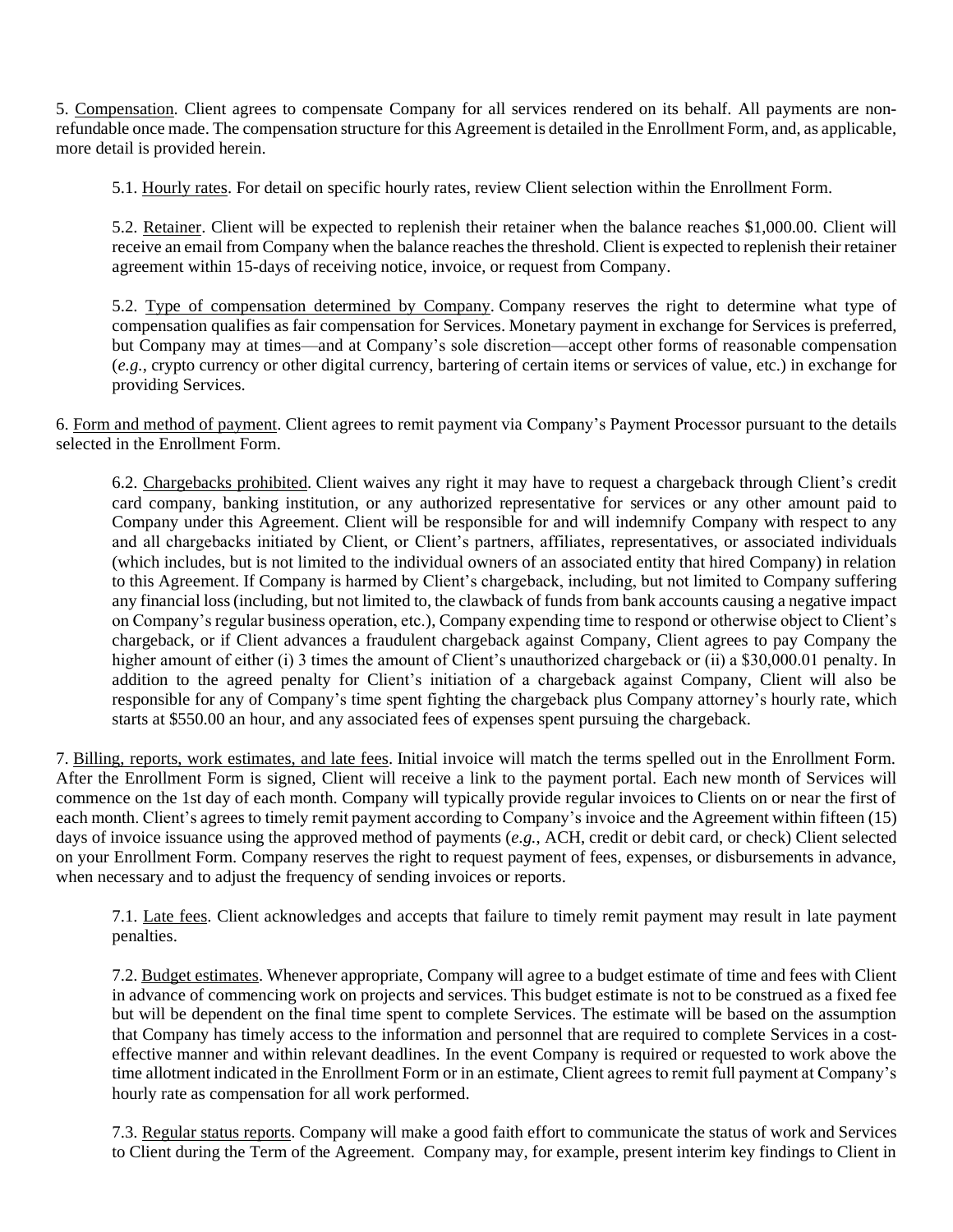the form of a presentation or report at various intervals. These intervals will be determined by the duration of the Services provided or communicated to Client in real-time as Services progress. Company typically provides time reports and status updates to Clients on a weekly basis to ensure open communication and transparency. No matter the frequency of the invoicing schedule or failure to remit weekly reports, Client is obligated to compensate Company for all Services rendered on Client's behalf.

7.3. Fee disputes. Unless otherwise expressly agreed, invoices for fees, expenses, and disbursements necessarily incurred for the provision of Services will be rendered monthly. Client must raise, by providing written Notice, any questions, comments, or disputes on invoices must be raised within five (5) days of invoice issuance.

8. Additional fees and expenses. In addition to the fee structure agreed to in the Enrollment Form, may incur additional charges in the course of providing services to Client under this Agreement. Client agrees to pay all charges in addition to the agreed-upon fees for Services. Company will make a concentrated effort to apprise Client of any additional charges before incurring them. Additional costs and expenses may include fees fixed by law or assessed by public agencies, longdistance telephone charges, messenger or other delivery fees, postage, fees to send documents via certified mail with tracking, photocopying or other reproductions costs, travel costs including parking, mileage, transportation, hotel costs, investigation expenses, and consultants' fees. Client agrees to reimburse Company for reasonable costs or expenses incurred and reasonably flowing from Company's provision of Services to Client. Time is charged at hourly rates that may vary to reflect the skill, responsibility, and experience of the relevant individual, as well as the nature, complexity, and urgency of the work involved. Hourly rates are modified from time to time in accordance with prevailing market conditions. Client may view Company's hourly rates in Exhibit A.

8.1. Travel expenses. Company's fees are based on the time required by our staff to complete the Service, which may include travel. Client agrees to pay transportation, lodging, and all other costs of any necessary out-of-town travel or any travel made by Company at Client's request. Client will reimburse Company for expenses in connection with travel to and from the applicable destination. Client will be responsible for the cost of (a) airfare for travel, (b) car rental, (c) gas, (d) lodging, and (e) any other expenses that may be reasonably expected when traveling. Company will make a good faith effort to inform Client before incurring additional travel-related charges.

9. Company personnel. Client is engaging D.K.S. TAX AND CONSULTING, LLC (D/B/A THE BLOCKCHAIN ACCOUNTANT) as an entity and not Mr. David K. Spencer, C.P.A, or his staff, individually. Company reserves the right to determine which staff members will be allocated to assist with the provision of Services to Client. As and when necessary, Company may draw upon the talent and knowledge of partners, associates, contractors, consultants, or other parties (which may include personnel outside of Company, freelancers, or independent contractors, etc.) to be selected at Company's sole discretion and without approval or notice to Client to assist in providing Services to Client.

10. Company accessibility. Client is hereby placed on notice that Company may not operate from a traditional brick and mortar location, and may, for instance, be operated from a shared digital office, co-working space, etc. The Company is closed on all National holidays. Company is generally available during normal business hours 9:00 am through 5:00 pm, Monday through Friday. Client agrees not to contact Company during non-business hours unless Client is experiencing an emergency. Company will provide instructions detailing what type of situations constitute an emergency. As a general rule, Client must schedule meetings in advance. Client must provide Company sufficient and reasonable notice to schedule inperson meetings. Client should never stop-by unexpectedly for in-person meetings.

11. Matters outside the scope of Company's skillset. Whether services are within Company's skillset is a decision to be made at Company's sole discretion. Company may oversee or work closely with external specialists retained to perform services for Client. Company may provide Client with a referral to external service providers. Any referrals made by Company are not guarantees on quality or work-product. Client is responsible for and should independently ensure competency of any individual or organization hired to services its need, even those referred by Company or Company's representatives.

12. Client bears risk associated with pursuit of inherently risk cutting-edge endeavors in digital currency or blockchain. Client may pursue cutting-edge involvement in the digital currency arenas. To the extent Client elects to position its business or personal efforts in the direction of new and cutting-edge opportunities, Client is forewarned that corresponding regulation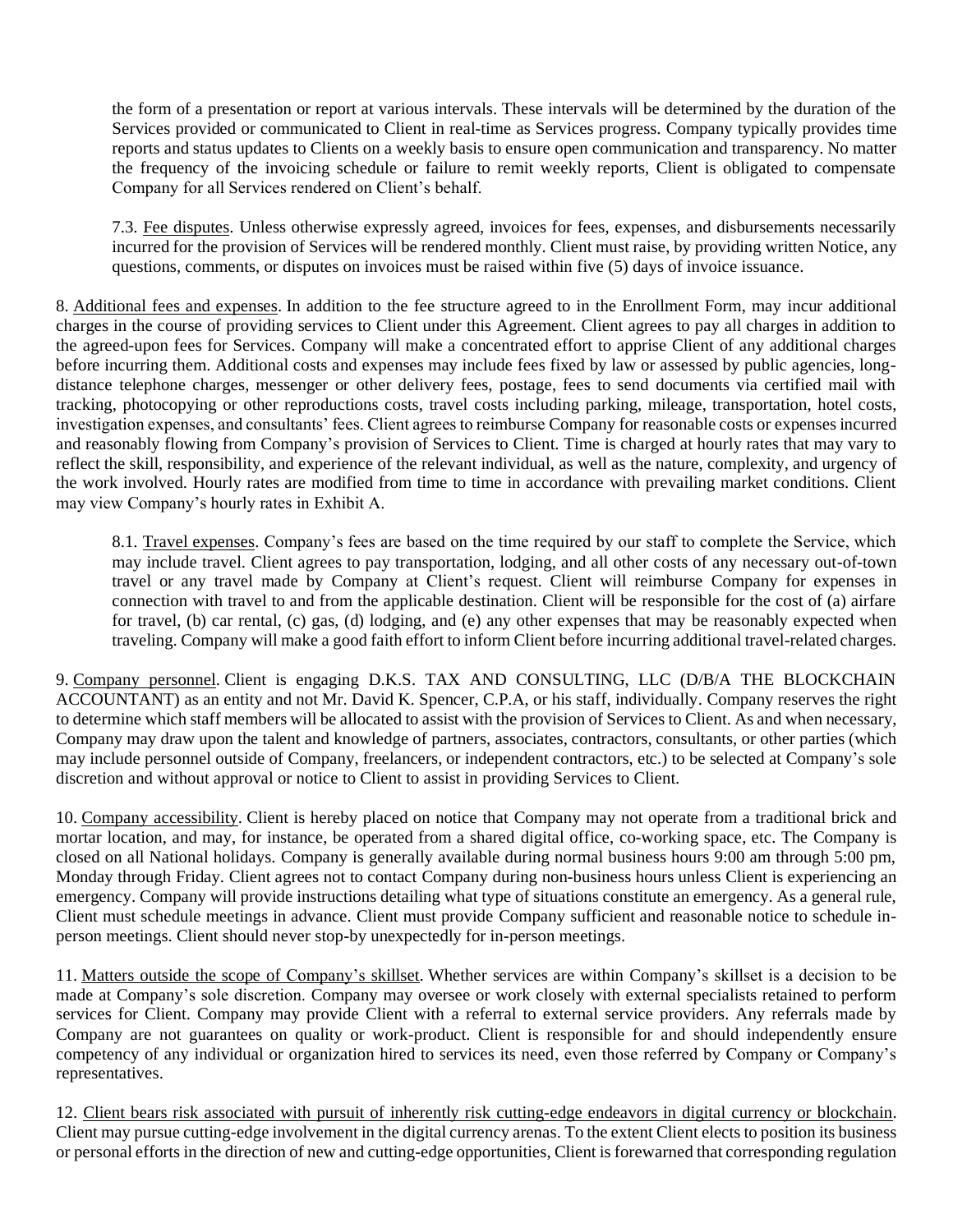may be slow to keep pace or otherwise change. At Client's behest, Company will do its best to help Client navigate unsettled terrain, but Company makes no guarantees of success or finality of issues that are still being analyzed by applicable governing authorities in various jurisdictions. For example, certain pursuits rooted in the crypto or digital currency space may, in the future, be deemed impermissible under various laws or regulations. While Company may represent Client(s) pursuing cutting-edge initiatives where the law or regulation is not well settled, Company makes no representations or guarantees with regard to analysis or work performed on such initiatives. Company will perform the best it can, acting upon available information, experience, and good faith interest to provide excellent services to Client, but Company may be required to pivot quickly and or completely forego certain strategies depending on the volatile nature of the cutting-edge pursuits Client elected to engage in. Client agrees that Company has advised Client of the volatile risks of pursuing cuttingedge pursuits, the potential increased costs associated, and the possibility that applicable rules and regulation may change quickly, which requires corresponding adjustments to strategy, and which may render certain deliverables or services provided by Company void or invalid. Client, being advised of these risks, agrees to bear the risks, agrees to pay any costs expended by Company, and agrees to fully indemnify and hold Company harmless from any responsibility with regard to opinions, services, strategy, consultation, or other work rendered by Company to Client.

13. Limitation of liability. The Client agrees that it will use the Company's services at its own risk and that Services are a tool and supplement for additional work and effort that will be required by Client to achieve desired outcomes. The Client releases the Company, its officers, employees, directors, subsidiaries, principals, agents, heirs, executors, administrators, successors, assigns, instructors, guides, staff, program participants, and related entities, as well as the venue where any Company-led events or programs are being held (if applicable), and any of its owners, executives, agents, or staff of and from any and all damages that may result from any claims arising from any agreements, all actions, causes of action, contracts, claims, suits, costs, demands and damages of whatever nature or kind in law or in equity arising from the Client's participation in Services. The Client accepts any and all risks, foreseeable or unforeseeable. The Client agrees that the Company will not be held liable for any damages of any kind resulting or arising from including but not limited to; direct, indirect, incidental, special, negligent, consequential, or exemplary damages happening from the use or misuse of the Company's Services. The Company assumes no responsibility for errors or omissions that may appear in any of Company's materials.

14. Conflicts of interest. Company may be bound by ethical obligations regarding conflicts of interest that may require Company to decline to provide advice, consultation, or representation on certain projects. Company provides services to a range of clients across multiple industries and jurisdictions in addition to Client's Services. As such, there may be circumstances where a conflict of interest arises between Client's interests and those of other clients or between your interests and those of the Company. Client acknowledge that Company may owe duties to Client and such interests in the event of a conflict, including written notice of such conflicts as they arise. Company will avoid activities that, directly or indirectly, compete with Client's business during the Term of the Agreement, but such determinations are to be made entirely at Company's discretion. The terms of engagement as set forth herein can be nullified or terminated by Company or by Client upon notice of such conflict.

### 15. Client responsibilities, representations, and warranties.

15.1. Complete and truthful disclosure. Client agrees to be truthful with Company, to cooperate, to keep Company informed of any information or developments which may come to Client's attention, to abide by this Agreement, to pay Company's fees on time and to keep Company advised of Client's updated contact information (*e.g.*, the email addresses of Client and Client's representatives, Client's physical address, Client's telephone number, etc.). Client agrees to assist Company in providing information and documents necessary for Company to provide Services. Client understands that for Company to effectively perform Services, Client must make an honest attempt to provide all information to Company, whether or not that information is specifically requested.

15.2. Company's role in satisfying deadlines. Client acknowledges its responsibility to actively and timely inform Company of potential legal exposures, risks, or important deadlines well in advance of the deadline. Company requests at least seven (7) days written notice in advance of a deadline that Client expects Company to help satisfy. When Client makes Company aware of a deadline that must be met within seven (7) days of the initial notice, Company will make a good faith effort to satisfy the deadline on Client's behalf but makes no guarantees that the deadline will be satisfied. Company will do everything in its power to ensure Client deadlines are satisfied.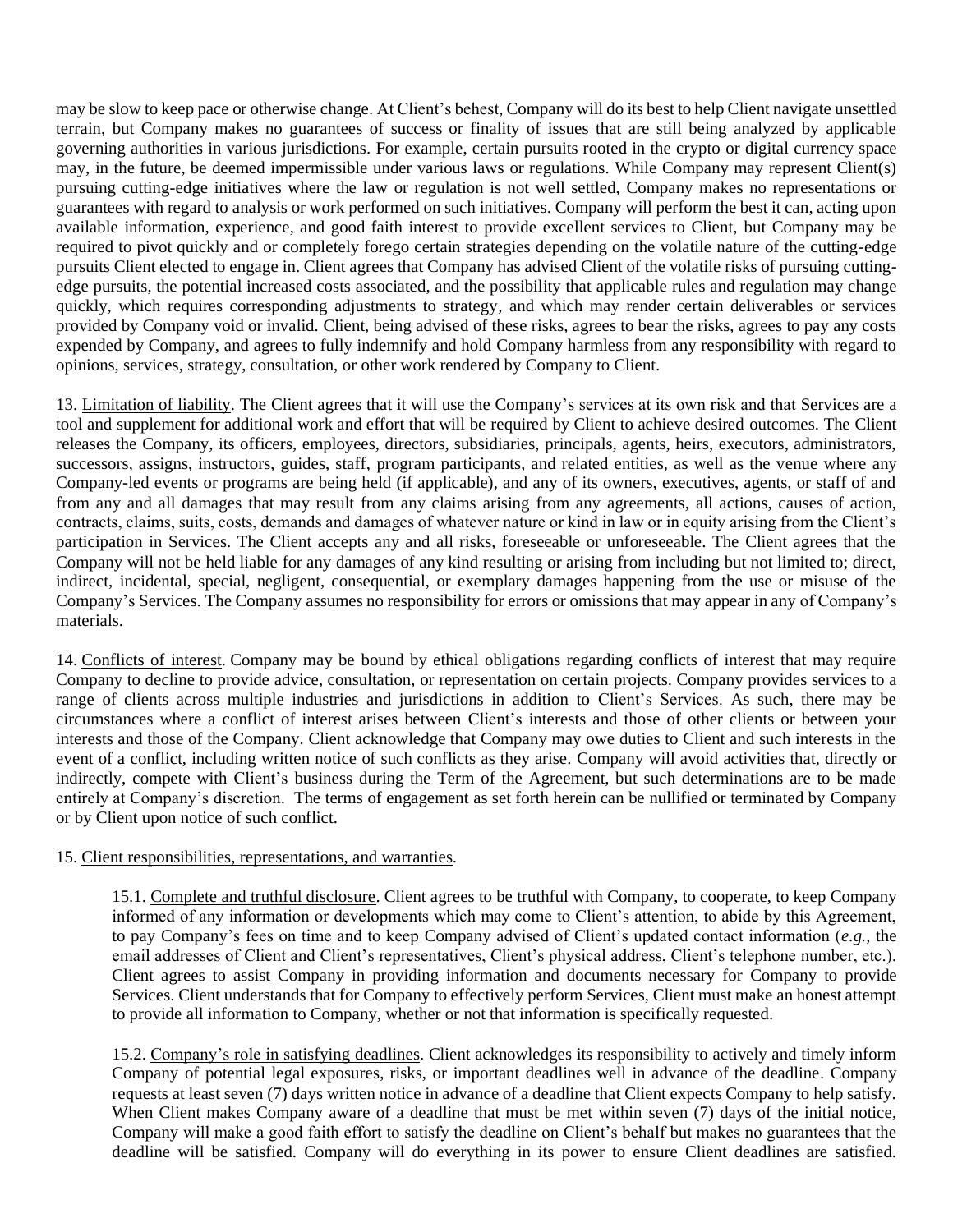However, Company may be juggling multiple other assignments or responsibilities and cannot guarantee the satisfaction of deadlines that are not timely conveyed to Company. Client bears the responsibility of notifying Company of pending deadlines with sufficient time for Company to satisfy Client's request.

15.3. Client's role and responsibilities in satisfying deadlines and deliverables. Client acknowledges its responsibility in providing pertinent material information to Company, as Company works to satisfy tax-related obligations (e.g., proper completion and submission of tax returns, etc.). For instance, for Company to properly complete tax returns (if applicable per the Agreement) in a timely manner, Company must receive all material information pertaining to Client's returns at least ten (10) prior to the original or extended tax return due date. Company will depend on Client and its representatives, management, or personnel to provide Company the information it needs to prepare complete and accurate tax documents (including, but not limited to tax returns).

15.4. Client availability and response time. Client acknowledges the importance of ongoing communication between Client and Company. Client agrees to timely respond to Company's requests for documentation and information needed for Company to perform Services and that Client personnel be made available to meet with Company as necessary. If Company does not obtain such cooperation from Client, the quality of Company's Services may suffer, and Company may feel constrained to terminate this Agreement. Client takes full responsibility for any unfinished work that results from Client's failure to respond to Company's request, untimely response to time-sensitive correspondence, or other requests made by Company.

16. Client responsibilities, representations, and warranties. Client makes the following representation, warranties, acknowledgements, and consents to Company:

16.1. Client is of sound mind, has the capacity and authority to enter into this Agreement, and has authority to bind the individual or entity identified as an essential party to this Agreement.;

16.2. Client, its representatives, and affiliated individuals or entities are engaged in lawful business and personal pursuits.;

16.3. Client, its owner(s), representatives, and affiliates are not now, nor will they be during the pendency of this engagement, intentionally engaged in any fraudulent activity, including, but not limited to, money laundering, unfair trade practices, Ponzi schemes, financial crimes, or any other dishonest or deceptive activities or schemes.;

16.4. Client, its owner(s), representatives, and affiliates are pursuing business interests and partnerships ethically and morally, such that Company will bear no responsibility for any issues whatsoever arising out of Client's omissions or misdealing with Client's business relationships (*e.g.*, investors, business partners, etc.).;

16.5. Client warrants that payments made to Company for services are made with a currency that rightfully belongs to Client, has not been illicitly gained, or is not otherwise encumbered.;

16.6. Should Client's deceit, failure to fully disclose pertinent information to Company, or other willfully negligent or deceptive activities cause Company to be harmed in any way, Client—through its business or other applicable insurance coverage, company assets, or in Client's individual capacity—will indemnify and hold Company harmless for any harm or exposure whatsoever Company may endure.;

16.7. Client consents to Company's capture of photos, images, videos of Client or its representatives at events, business-related events, or in any other professional context. Client understands that Company may use all images, photos, videos, quotations, captions, reviews, or the like ("Materials") without any additional consent or compensation to Client. Client will not receive monetary compensation for Materials captured by Company. Client authorizes Company to distribute and reproduce Materials, which may include Client, Client's representatives, or Owners' image or likeness. Client agrees that Company may use Materials for commercial or non-commercial purposes. Client grants Company permission to upload Materials on social media or the internet, which includes but is not limited to Facebook, Twitter, Instagram, LinkedIn, the Company's website. Should Client provide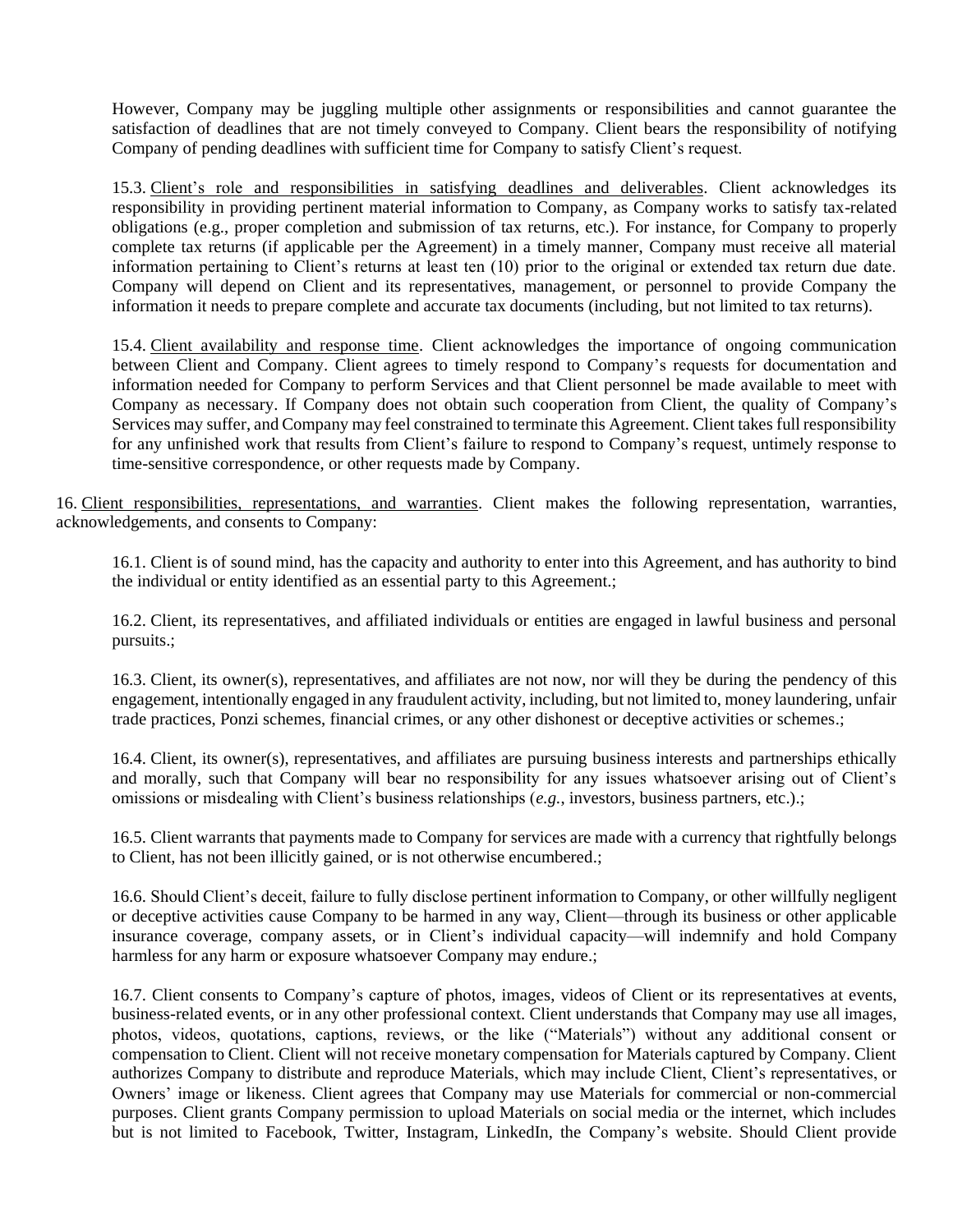Company a review, Client authorizes Company to copy, transfer, and distribute Client's review in other mediums and publications.;

16.8. Client acknowledges and accepts that under the Agreement, Client has a duty to read the terms of this Agreement. Furthermore, the Client understands and accepts that Client is precluded from using lack of reading as a defense against all remedies contained herein.; and,

16.9. Client bears applicable obligation to report financial interest in account(s) outside of the United States. For example, if Client has a financial interest in, signature or other authority over, bank accounts securities, or other financial assets having an aggregate value exceeding \$10,000.00 USD in a foreign country, Client is required to report such information. Filing requirements apply to taxpayers that have direct or indirect control over a foreign or domestic entity with foreign financial accounts, even if the taxpayer does not have foreign account(s). For example, a corporate-owned foreign account would require filings by the corporations and by the individual corporate officers with signature authority. If Client fails to disclose the required information to the U.S. Department of the Treasury, the failure to disclose may result in substantive civil and/or criminal penalties. Client acknowledges and confirms that Client will disclose any obligation of reporting Client may have to Company. Client acknowledges and confirms that it is aware of disclosure requirements and takes full responsibility for any undisclosed reporting. Client acknowledges that Company bears no responsibility for penalties imposed against Client for Client's failure to disclose foreign or other assets to Company. Company bears no responsibility to Client for tax exposure, penalties, or regulations imposed outside the scope of U.S. tax law.

17. Termination. Either Party may terminate this Agreement prior to the conclusion of the Term.

17.1. Termination by Company. The Company is committed to providing all Clients with a positive experience. By purchasing Services and entering into the Agreement, the Client agrees that the Company may, at its sole discretion, terminate this Agreement, and limit, suspend, or terminate the Client's participation in Services or Company-led programs without refund or forgiveness of monthly payments if the Client becomes disruptive to the Company or the Company's other clients, the Client fails to follow Company guidelines, is difficult to work with,, or upon violation of the terms of this Agreement as determined by the Company. The Client understands that in the event of such termination for any of the reasons outlined herein, Client will still be liable to pay the total contract amount owed Company.

17.2. Termination by Client. Client agrees to provide Company with at least thirty (30) day written Notice before terminating this Agreement. To properly conclude Services due to a termination request, such termination will take effect thirty (30) days after the notice is provided and Company will be compensated for the time spent to provide closing documentation to Client and for any Services performed prior to the termination request.

### 18. Disclaimers and disclosures.

18.1. No guarantees made to Client. Client acknowledges that Company has made no guarantees or warranties in the disposition or outcome of any services provided by Company to Client. Nor will Company ever make such promises or guarantees. Company cannot and does not guarantee any specific outcome or result to Client. Company's comments about the outcome of matters are expressions of opinion only.

18.2. Company bears no responsibility for audit, verification, financial statements, finding defalcations or irregularities. In connection with this Agreement and the provision of services, Client will need to provide pertinent material information to Company. Company may ask Client or its authorized representatives to clarify certain items, but COMPANY WILL NOT AUDIT or otherwise independently verify the data or information Client submits. It is Client's responsibility to provide Company with accurate, honest, verified data to work from in providing Services. Unless specifically agreed in writing, Company has not been engaged to, and will not, prepare financial statements for Client. Company's Services, unless expressly agreed to in writing, will not include procedures to find defalcations or other irregularities. Company will not hold Client's property in trust or otherwise accept fiduciary duties in the performance of Services. Client acknowledges and accepts that Company will only perform professional services as agreed upon to complete Services and bears no additional responsibility for audit,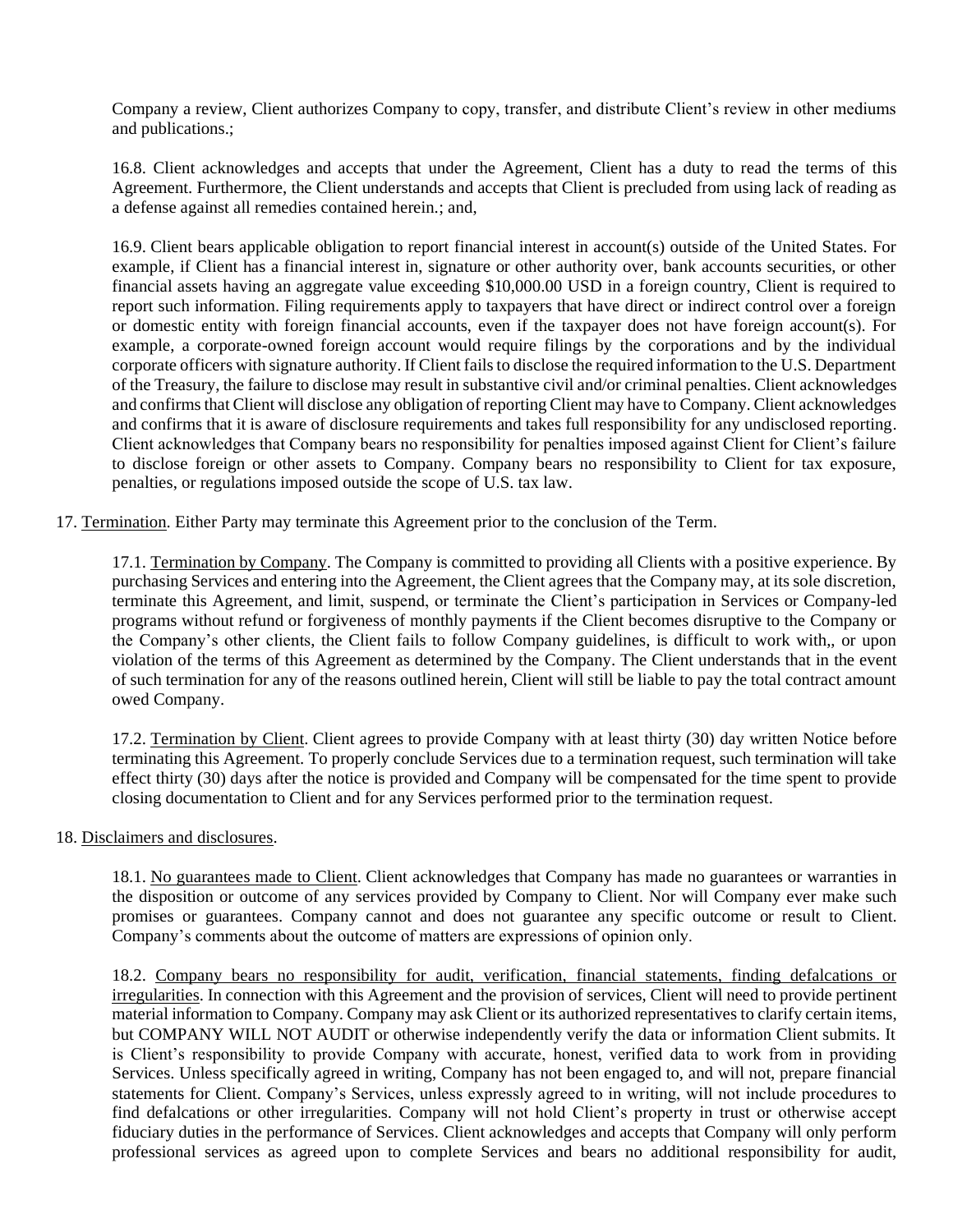independent verification, production of financial statements, finding defalcations or other irregularities, or attestation. Accordingly, Client should not rely upon Company or the Agreement with Company for the disclosure of errors, fraud, or other illegal acts.

18.3. Company bears no obligation for corresponding tax penalties or obligations assessed against Client. In connection with this Agreement and the provision of services, Client may properly receive and take tax-related directions and instructions from and perform as directed by Company. Client is aware and acknowledges that the law imposes penalties for many reasons, including when taxpayers underestimate their tax liability. Should Company encounter instances of unclear tax regulation, or a potential conflict in the interpretation or industry best practice, Company will outline reasonable courses of action and the risks and consequences of each. Company will ultimately adopt, on behalf of the Client, the alternative selected by Client or its authorized representatives. Company bears no obligation or responsibility to indemnify or reimburse Client for penalties or tax-related obligations imposed upon Client as a result of Company's advice and counsel.

18.4. Company bears no obligation for securities obligations. In connection with this Agreement and the provision of Services, Client may properly receive and take securities-related directions and instructions from and perform services as directed or requested by or discussed with, Client's and Client's officers, managers, agents or representatives. Company will not be advising Client on any securities matters, including securities state or federal securities laws. Client bears full responsibility for and should consult with and collaborate with a securities expert to understand Client's securities-related liabilities and responsibilities. No matter the context, Client alone bears full responsibility for the securities consequences resulting from Company's provision of services. Company will not advise Client on any federal or state securities matters. If the matter or services for which Company is being engaged involves the preparation of information and/or disclosure (including "risk factors") schedules, exhibits or documents regarding Client or Client's company (and/or, among other things, its business, affiliates, management, operations, contracts, intellectual property, plans, results of operations, financial condition and/or prospects), Client and Client's management personnel will solely be responsible for preparing and verifying, as to accuracy and completeness, all such schedules, exhibits and documents. Client agrees to indemnify and hold Company harmless for any securities-related liabilities Client may bear as a result of Company's provision of services on Client's behalf.

18.5. Company does not provide specialized advice, beyond limited accounting and tax advice. The Company is not and does not hold itself out to be an expert capable of advising or otherwise holding any of the following titles: employee, agent, lawyer, doctor, manager, therapist, public relations, business manager, registered dietician, registered nurse, broker, financial analyst, or psychotherapist. Company only provides tax and accounting advise in line with what would be expected of an accounting firm and in conformity with the limited scope and terms setup within this Agreement.

18.6. Company and Client do not intend to establish a joint business relationship through this Agreement. In connection with this Agreement, each party is an independent contractor and as such will not have any authority to bind or commit the other. Nothing herein shall be deemed or construed to create a joint venture, partnership, fiduciary, or agency relationship between the parties for any purpose. The Client understands that the Company has not promised, shall not be obligated to and will not: (1) procure or attempt to procure employment or business or sales for the Client; (2) perform any business management functions including but not limited to, investment consulting, or advice with regard thereto; (3) act as a therapist providing psychoanalysis, psychological counseling or behavioral therapy; (4) act as a public relations manager; (5) act as a publicist to procure any publicity, interviews, write-ups, features, television, print or digital media exposure for the Client; and/or (6) introduce the Client to the Company's full network of contacts, media partners or business partners. The Client understands that a relationship does not exist between the Parties after the conclusion of this Agreement. If the Parties continue their relationship, a separate agreement will be entered into.

18.7. Earning Disclaimer. Client understands that Company has made every effort to accurately represent the Services and their potential. The Client further understands that there is no guarantee that Client will earn or save money using the techniques and ideas supplied to Client through the Services or otherwise in the Company's materials. Examples in the materials are not to be interpreted as a promise or guarantee of earnings. Earning potential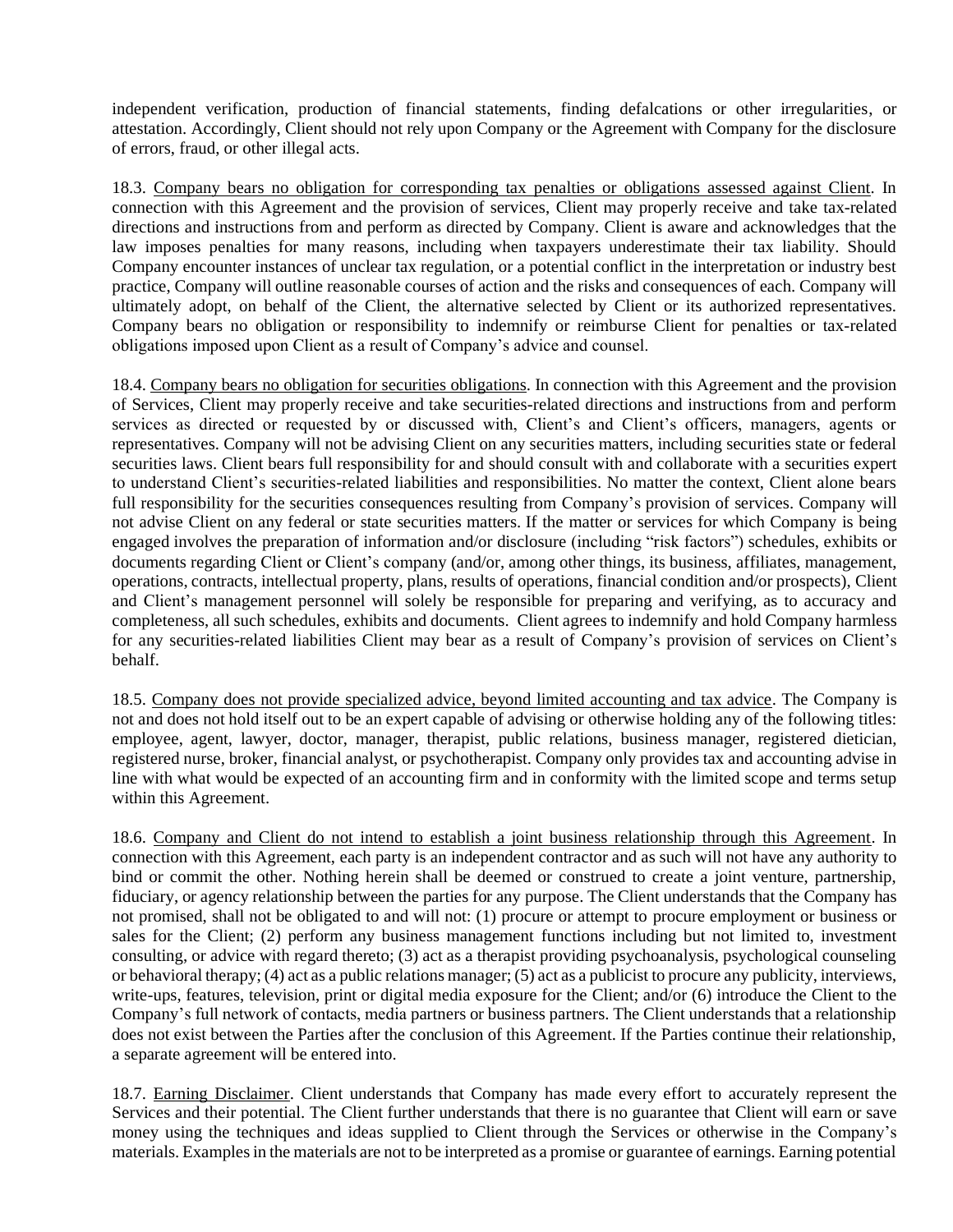is entirely dependent on the person or entity implementing the Company's products, ideas, and techniques. The Client also understands that materials provided directly to Client, accessible on the Company's website or digital platform may contain information that includes or is based upon forward- looking statements within the meaning of the Securities Litigation Reform Act of 1995. Forward-looking statements give the Company's expectations or forecasts of future events. The Client can identify these statements by the fact that they do not relate strictly to historical or current facts. They use words such as "anticipate," "estimate," "expect," "project," "intend," "plan," "believe," and other words and terms of similar meaning in connection with a description of potential earnings or financial performance. Any and all forward-looking statements in any of the Company's material are intended to express opinions of earnings potential. Many factors will be important in determining actual results and no guarantees are made that the Client will achieve results similar to the Company's or anyone else's, in fact no guarantees are made that the Client will achieve any results from the Company's ideas and techniques contained in its materials.

18.8. Privacy and disclosures for mutual or related parties. In the course of providing Services, Company may work with Clients who have multiple authorized representatives (*e.g.*, a company with multiple owners, or a joint filing where both spouse are Company's client). If, for example, the tax returns prepared in connection with this Agreement are filed using the "married filed jointly status", both spouses are deemed clients of the Company under the Agreement and bound by the Agreement. All individuals associated with the Company as authorized representatives, spouse, or other approved familiar relationship, acknowledge that there is no expectation of privacy from the other concerning Company's Services. Company may share with associated individuals, without prior consent of the other, documents and other information concerning Services, including but not limited to tax advice, tax strategy, or preparation of tax returns. Client (and associated individuals) acknowledge that Company may construe instruction from any associated individuals as instruction on Client's joint behalf.

18.9. Privacy and digital security disclosure. In the course of providing Services, Company may receive nonpublic personal information about Client. Company will hold such information in strict confidence. Such information will not be intentionally disseminated to any person or entity outside Company without Client's consent, unless such disclosure is warranted to advance Client's interests justifiably or is required under applicable law, or in the event of unexpected or unpreventable dissemination of private Client documents as the result of a data breach. Company may store some or all of Client's files on a variety of digital platforms, including third-party cloud-based servers (which include, but are not limited to SmartVault, Drake Tax, Microsoft One Drive, etc.). Client may be provided access to a private and encrypted account within Company's online filesharing platform. Clients are instructed to use the filesharing platform to communicate, share documents, and reports that are needed and/or created by Company. The access Client is granted is private to Client but may be shared with anyone in Client's business that Client requires accessfor. Should Client already employ a filesharing service that Client prefers to be utilized during the course of this engagement, Client may invite or add Company to such service. Although Company makes a good faith effort to ensure hardware, servers, recordings, transcriptions, notes, and software are secure, there remains a risk that Client's confidential or private information may be disclosed though an unanticipated data breach. By signing this Agreement, Client consents to Company's use of such software, storage services, that meetings may be recorded, and consents to any associated risks. Company is aware of and incompliance with AICPA best practices and guidelines.

18.10. Third-party providers and security. Company may use third-party service providers in rendering services to Client or within Company's business operations generally. Company may share confidential information about Client with service providers. Company is committed to maintaining the confidentiality and security of Client information. Company maintains internal policies, procedures, and safeguards to protect the confidentiality of Client records. Client consents to Company's work with and subsequent disclosure of Client information to thirdparty providers as deemed necessary by Company and in Company's sole discretion. Company uses reasonable administrative, technical, and physical security measures to protect Client records and personal information, however, because of the constitution of the internet, internal rules for data protection and security measures may not be observed by other persons or institutions beyond the Company's control. Note, unencrypted data—even if send via email—can be read by third parties. Company has no technical influence to avoid security breaches and shall not be held liable for same.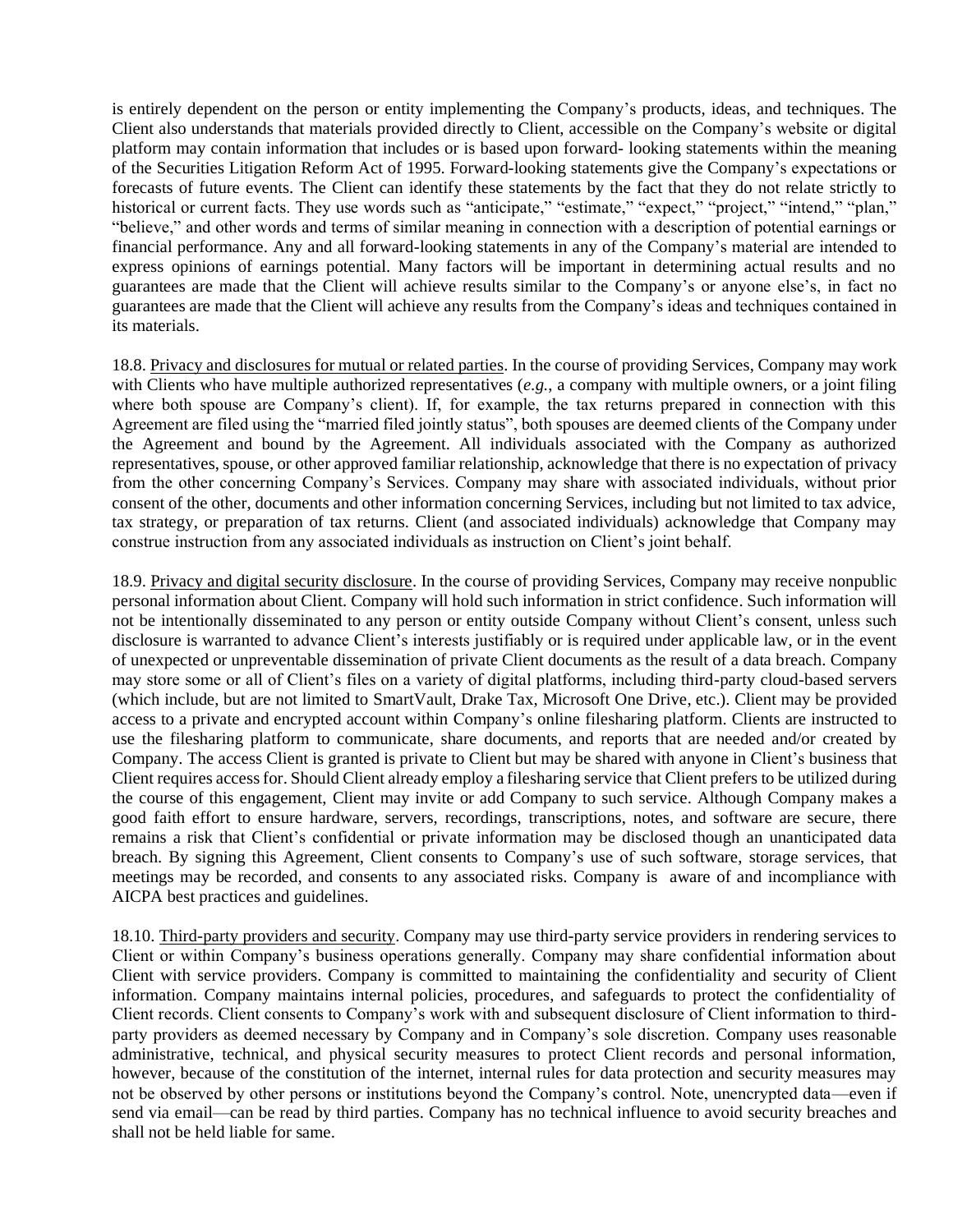19. Independent contractor relationship. Company is an independent contractor with regard to Client's business, venture, or other income earning opportunity developed while working with Company. Nothing herein will be construed to make Company a partner or joint venturer or to make Company liable for the obligations, acts or activities of Client or Client's businesses or ventures. Company has the sole right to control and direct the means, places, manner, and method by which it will perform its obligations hereunder. Company also has the right to perform such obligations at any place or location and at such times as Company may reasonably determine. Neither Company nor Company's employees or contract personnel are, or shall be deemed, employees of Client's or Client's affiliated entities. As an independent contractor, Client agree that Company has the right to perform services for others (third parties) during the term of the Agreement and is not required to devote full-time to the performance of its obligations hereunder; and Company has the right to hire qualified contractors and/or to use qualified employees of its own to perform its obligations hereunder.

20. No legal or professional advice. Client understands and acknowledges that nothing said in the events or Services by Company or others with whom Client may interact should be considered by me to be individualized legal, financial, investment, tax, insurance, medical or any other kind of professional advice. Client understands and agrees that Company is not a law firm, healthcare provider, or any otherwise certified/licensed service provider that has specialized or fiduciary duties. Client understands that Company makes no representations, promises, assurances or warranties as to the results client may achieve by implementing any advice, information, tools or techniques Client learns while participating in the Service or events (or any other learning experience provided by Company.) Client will exercise their own good judgment and seek independent professional legal, financial, investment, and insurance advice before relying or acting upon any information from Services, at event, or in materials provided by the Company to Client.

21. Technical support. Company shall make a good faith effort to answer questions by email to Company during normal business hours regarding Services. No representation is made as to time to reply to such questions.

22. Mutual non-disclosure and non-disparagement. The Company and the Client understand and agree that they have a mutual non-disclosure agreement where neither party will make public any confidential or private information. Client also agrees that neither Company nor User will make or induce others to make any negative, critical, or adverse remarks, whether written or oral, concerning one another, or any of Company's affiliated entities, officers, directors, employees, other members of Company, its publications, products, or services (hereafter "Disparaging Remarks"), except if testifying truthfully under oath pursuant to a lawful court order or subpoena.

23. No transfer of Company's proprietary Intellectual Property. Client understands and agrees that Company does not, directly or by implication, by estoppel or otherwise, grant Client any rights or licenses in any of Company's intellectual or tangible property. Company shall retain title to and all rights in the all of Company's content and related services (each and collectively "IP"), including without limitation all intellectual property, know how, show-how or rights therein, including, without limitation any patent, copyright, trade secret, derivative, trademark and other proprietary rights, within the IP. Client agrees that they are granted only the non-exclusive right to download and use the IP for their own internal business purposes and that they are not authorized to resell, sublicense, or use any such resources for any commercial use or purpose, to, include, but, not limited to, using or disclosing IP at any time to compete with Company, or to otherwise assist any third party to compete with Company.

24. Confidentiality and proprietary materials. Client shall maintain in confidence (1) the subject matter of this Agreement, (2) the details of the Services carried out hereunder, and (3) any confidential strategy advice provided by Company or its representatives, which was acquired by Client from Company as a result of the Services carried out pursuant to this Agreement, and (4) Client shall not, without Company's prior written authorization, directly or indirectly use, publish, or disclose to others any information, data, computer software, designs, results, or opinions resulting from the Services carried out pursuant to this Agreement. Client shall inform its employees and agents of the confidentiality requirements under this Agreement and shall require them to become bound to the confidentiality requirements and abide by all requirements of this Agreement. Each of the Parties acknowledges and agrees that all non-public documents and information that each may provide to the other hereunder, in written, electronic, or voice form/format, including, without limitation all commercially sensitive non-public information such as techniques, drawings, inventions, know-how, show-how, software, information relating to current, future and/or proposed products and services (including the pricing of Programs and other goods and services offered by Company), financial information, customer and/or member lists, marketing methods, financial and accounting information, compensation methods and structures, business practices, strategies, processes, policies and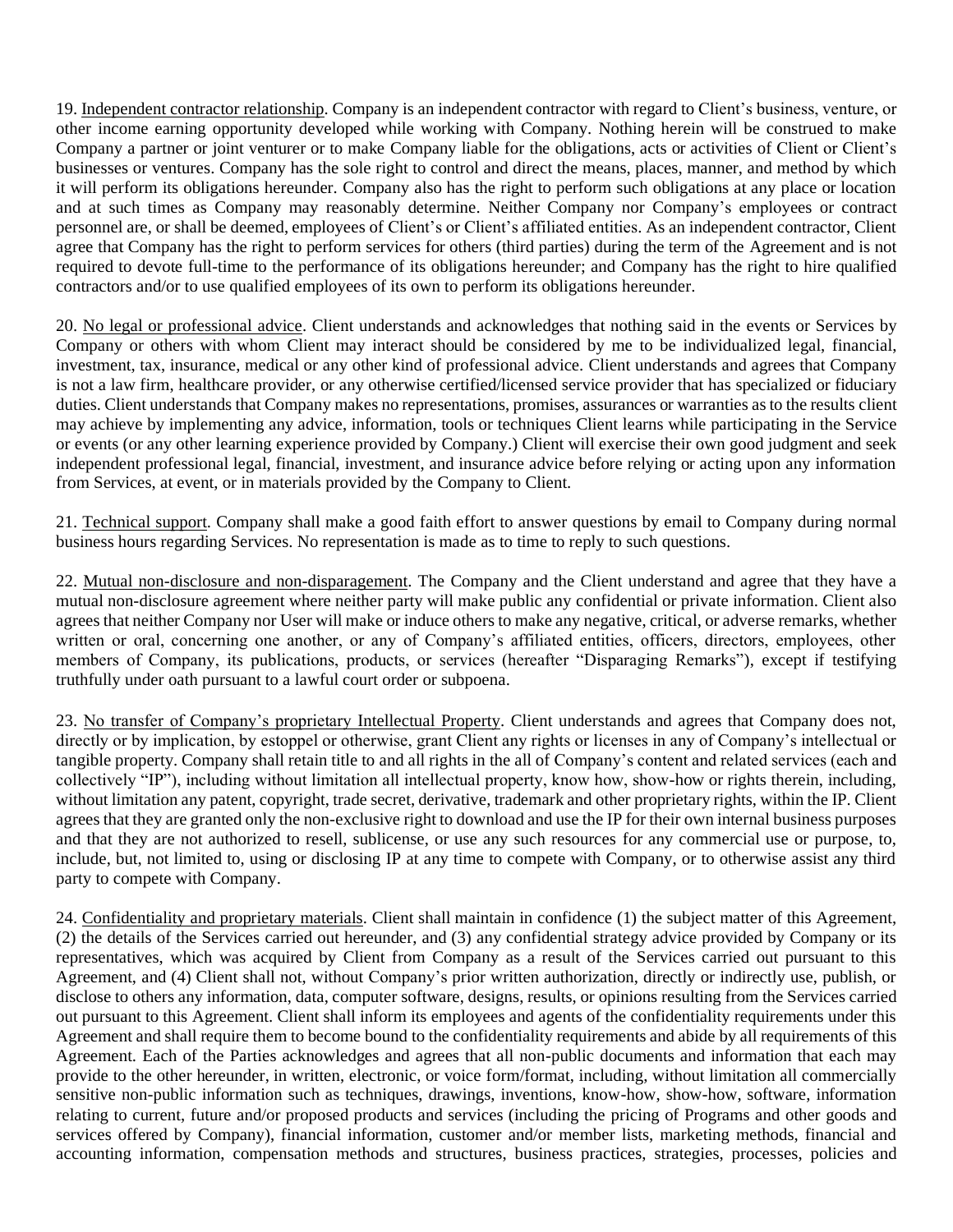procedures, forms, checklists, templates, tools, pricing and costs (collectively, the "Confidential Information") constitute the valuable trade secrets of the disclosing Party, disclosure of which to unauthorized third parties will cause damage to the disclosing party and its business. Confidential Information does not, however, include any information: (i) that can be seen by the public on a disclosing Party's public facing website, (ii) that at the time of disclosure is within the public domain, (iii) that becomes a part of the public domain after disclosure through no fault, act or failure to act, error, effort or breach of this Agreement by a receiving Party, (iv) is discovered by a receiving Party independently of any disclosure by the disclosing Party, or (v) is obtained from a third party who has a legal right to possess and lawfully disclose such information. Each Party agrees to keep the disclosing Party's Confidential Information in confidence and shall not, at any time during or after the termination of this Agreement, disclose or otherwise make available to anyone, either directly or indirectly, all or any part of the Confidential Information or use the Confidential Information of the disclosing Party for any purpose other than to exercise its rights or fulfill its obligations under this Agreement. These limitations on disclosure of a disclosing Party's Confidential Information shall not apply, however, to any Confidential Information that a receiving Party is required by order, statute or regulation, of any government authority to be disclosed to any federal or state agency, court or other body to disclose. This Section survives termination of this Agreement for any reason. Confidential Information does not include the mere existence of a business relationship between me and Company for Company's publicity or marketing purposes. Company may disclose for publicity promotional and marketing purposes Company's relationship with Client and for this purpose is granted a worldwide, perpetual, non-exclusive, royalty free, fully paid-up license to use my name and business logo. Publicity of this nature, including client references and case studies, is valuable to Company, which value is also reflected in the price of Services, events, and other offerings available to Client.

25. Client bears responsibility for breaking Attorney-Client Privilege by including Company in otherwise protected correspondence. Company is not a law firm and this is not legal advice. Company puts Client on notice, generally, that information between Client and their authorized attorney or law firm may be protected from disclosure by attorney-client privilege ("Privilege") and the Privilege protection may not extend beyond Client's legal counsel to Company. Should Client share Privileged or confidential information with third-parties, including Company, Client may lose the benefit of the Privilege. Client should seek the independent advice of a trusted legal advisor to avoid harming the Client's legal rights by, for example, copying third parties on emails between legal counsel and Client or any other inclusion of third-party on Privileged communications. Should Client inject third parties, including Company, into its communications with legal counsel, Client will bear the risk of its actions and waives any right to seek relief against Company for breach of Privilege protections or other associated implications flowing from Client's actions. Also, to the extent Client gives their attorney or legal counsel permission or otherwise requests that legal counsel inject third-parties, including Company, into communications that would otherwise be Privileged, Client bears all associated risks and waives any right to seek relief against Company as a result of loss of the privilege that may result as a result of satisfying Client's request. Company will do all it can to protect Client documents and information within the bounds of the law and industry best practice. However, Client is placed on notice that Company may be under an independent duty to reveal Client information in certain circumstances, including but not limited to the following: (a) the commission of illegal or fraudulent acts that are committed in the course of this engagement, (b) the intent to commit a crime, (c) if directed to do so by a court of law or governing body, (d) Company is required to disclose Client information by law or court order, or (e) where Client and Company's interest are adverse and Company must reveal information to ensure and prioritize Company's interests. Company may, but is under no obligation, to secure permission from Client or its representatives to disclose Client records, confidential or personal information, if Client is required or otherwise directed to do so by a court or government agency. This provision in no way obviates or creates a foothold for the modification of the language of a valid Kovel Agreement, limited in scope and validly entered into by Company.

26. Records and Company retention of ownership interest in work product. Company will return Client's original records at the end of the Term. Client bears responsibility for secure storage of records, along with all supporting documents, cancelled checks, etc., as these items may later be necessary to prove accuracy and completeness of tax submissions (*e.g.*, tax returns, etc.). Company will retain copied of the records and Company's work papers for the engagement for seven (7) years, after which these documents may be destroyed at Company's sole discretion. Upon conclusion of this Agreement, Company retains ownership of the working papers produced by Company in connection with performance of services under this Agreement.

27. Non**-**solicitation. Client understands and agrees that Company invests substantial training and knowledge of Company's proprietary Intellectual Property in the employees, contractors and staff of Company ("Personnel"). It may Company's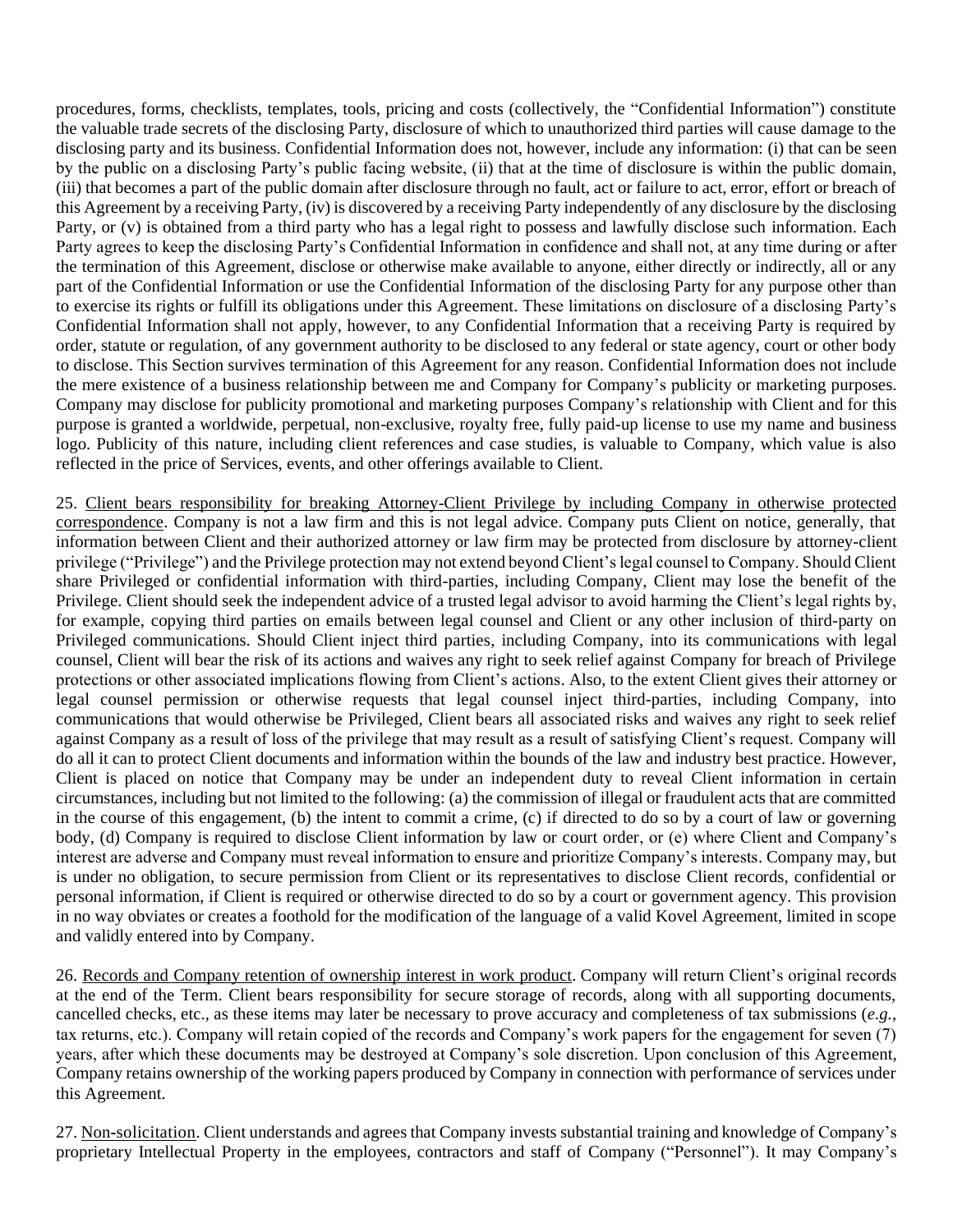practice to require Personnel to agree to non-compete and non-solicit clauses in their agreements with Company. Therefore, (a) during this Agreement, including, without limitation, any extensions, renewals and/or continuations thereof, and (b) for a period of two (2) years thereafter ((a) and/or (b) being the "Restricted Period"), Client agrees that neither Client, nor any other person or entity over which Client exercise direct or indirect control, in full or in part (hereafter "Related Person"), shall (a) directly or indirectly solicit for employment or actually hire, any Personnel, who has been a member-facing or member training employee or CEO, COO and/or CFO at any time during the Restricted Period; and/or (b) compete with, or assist/advise another to compete with, Company in the United States and/or Canada for by providing ongoing consulting, and/or advisory services which may be reasonably confused with or substituted for Company's services and which will lead to, or has resulted in, the direct or collateral use and/or disclosure of Company's Confidential Information and/or Intellectual Property. The covenants set forth in this Section are severable and separate, and the unenforceability of any specific covenant shall not affect the provisions of any other covenant. Moreover, in the event any court of competent jurisdiction shall determine that the scope, time or territorial restrictions above are unreasonable, then it is the intention of the Parties that such restrictions be enforced to the fullest extent which the court deems reasonable, and the Agreement shall thereby be reformed.

28. Non-competition. During the Term of the Agreement, Client will not, directly or indirectly, on Client's behalf or on behalf of or in conjunction with any person, business, firm, company, or other entity, set up, join, become employed by, be engaged in, or provide any advice or services to, any enterprise (including, without limitation, any corporation, partnership, proprietorship, or other venture) which competes with Company. For a period of two (2) years following the termination the Agreement, Client will not, directly or indirectly, on Referring Party's own behalf or on behalf of or in conjunction with any person, business, firm, company, or other entity, set up, join, become employed by, be engaged in, or provide any advice or services to, any enterprise (including, without limitation, any corporation, partnership, proprietorship, or other venture) within the United States or Canada where the competitive business engages in the same business, providing similar service, or provides or is developing a platform similar to Company's services.

29. Indemnification and adverse actions. Client agrees to indemnify, defend and hold harmless, Company and Company's employees, stockholders, attorneys, officers, directors, agents and representatives, from any and all liabilities, claims, demands, damages, injuries, and actions, including court costs and attorney fees, which Company may incur, suffer, become liable for, or which may be asserted or claimed against Company as a result of any willful misconduct, negligent acts, deceptive practices, misrepresentations, fraudulent acts, intentional omissions or criminal activity of Client or any of Client's employees, agents or representatives. Client agrees to indemnify, defend and hold harmless Company and Company's employees, stockholders, attorneys, officers, directors, agents and representatives, from and against any and all liabilities, claims, demands, damages, injuries, and actions, including court costs and attorney fees, arising out of Client's failure to meet its contractual obligations to Company. Client hereby agrees to release, indemnify, defend and hold harmless Company, its owners, members, directors, officers, past and present employees, agents, affiliated companies, assigns, and successors (the "Released Parties") from any claims, losses and injuries, whether physical, emotional, financial, or otherwise (i) that Client may sustain during the provision of Services, at Company events, or in any of the Company sponsored programs in which Client participates, or as a result of attending said events or programs, and/or (ii) that may be asserted by third-parties against Company arising out of my acts or omissions at an event or as a member of Company or arising out of my following Company's advice or using Company's materials, whether caused in whole or in part by the Released Parties, and even if such injuries result from the negligence of the Released Parties, to the full extent permitted by law. In connection herewith, Company agrees to promptly notify me in writing of any indemnified claim. Company may but is not obligated to participate in any such indemnified claim through counsel of its choice at its own expense. Client's obligation to defend, indemnify and hold harmless Company shall survive the expiration or termination of this Agreement for any reason. No settlement of an indemnified claim may be finalized nor any consent to the entry of a judgment against Company without Company's prior written consent. If the Client, its representative, or affiliates are: (i) served with a lawsuit relating to the delivery, advertising, and/or promotion of services; or (ii) the subject of a federal, state, or local investigation or enforcement action, to include, material tax delinquencies, tax fraud and/or tax evasion; and/or (3) the subject of a criminal investigation, the Client must notify Company in writing of the event within five business days of the Client being served with a lawsuit or a notice of investigation, enforcement action, or a subpoena delivered by a regulatory association, government entity, or regulatory body.

30. Insurance. Client agrees that at all times during the term of this Agreement, Client shall obtain and maintain such insurance coverages as are customarily held by like individuals or businesses in a similar line of work, including automobile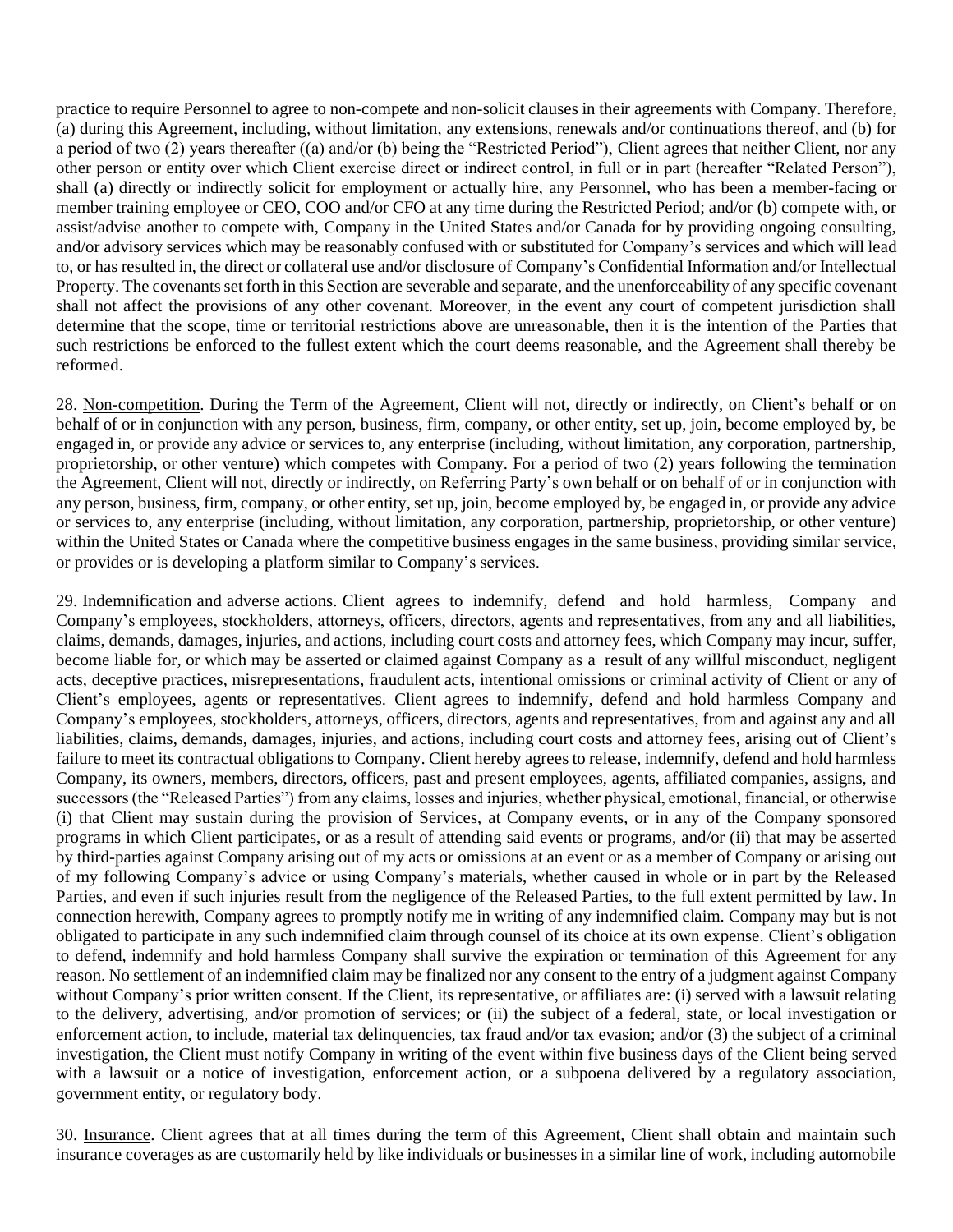insurance, comprehensive or commercial general liability insurance, and professional liability (malpractice) insurance coverage, for risks including bodily injury, personal injury, property damage, malpractice and contractual liability. Client agrees to provide Company with evidence of such insurance upon reasonable request.

31. Notices. Company may give notice to Client by means of, either, in Company's discretion: (i) a general notice in my account information, (deemed given upon posting); or (ii) by electronic mail to my e-mail address on record with Company, (deemed given upon electronic delivery); or (iii) by written communication sent by first class mail or pre-paid post to my address on record with Company (deemed given upon the expiration of seventy-two (72) hours after mailing if sent by first class mail or pre-paid post). Client shall give notice to Company by email to admin@DKS-tax.com. Notices will not be effective unless sent in accordance with the above requirements. Please note that all notices must be in writing.

32. Dispute resolution. In the event of any dispute between Company and Referring Party arising from this Agreement or otherwise, the parties agree first to make a good faith effort to resolve the dispute through in-person negotiation at a mutually agreeable venue. The parties agree to make a good faith effort to schedule an in-person negotiation to take place within 14 business days of either party's written request for negotiation served upon the other party in writing. If the parties' efforts to resolve the dispute fails and the parties proceed to litigation, the prevailing party will be entitled to recover all fees and costs incurred, including reasonable attorneys' fees, expert witness fees, paralegal charges and other charges.

33. Jurisdiction and forum selection. All parties agree to be bound by U.S. law and to be held accountable in the US judicial system, which includes US courts or forums for alternative dispute resolution. This Agreement shall be governed by, enforced, and interpreted according to the laws of the state of Florida. The Parties further agree that this provision shall survive the termination of this Agreement and that no action, regardless of form, arising hereunder, may be instituted by either party more than two (2) years from the date of the last payment to Company or the date that the last payment was due, whichever date is later. This Agreement will be interpreted and construed by the laws of the State of Florida without regard to its principles on conflicts of laws. The parties agree that any disputes, controversies, or claims between Company and Referring Party related to or arising out of this Agreement will be submitted to the appropriate court situated in the state courts of Florida, in the U.S. District Court for Florida, or submitted to a mutually agreed-upon alternative dispute resolution service provider.

34. Limitation of Remedies and Liability. Company shall not be liable to Client, or any party claiming through Client, punitive or consequential damages or expenses of any type.

35. Attorneys' Fees. If either party employs an attorney to enforce any of the provisions of this Agreement, the nonprevailing party agrees to pay the reasonable attorneys' fees and disbursements, at trial and on appeal, of the prevailing party.

36. Injunctive Relief. Each Party acknowledges that they would be irreparably harmed and would have no adequate remedy at law in the event of a breach of confidentiality. Accordingly, in addition to any other remedy available at law or in equity, both parties consent to the entry of a temporary restraining order, injunction or other similar order or action of any judicial authority, without the necessity of posting a bond, to enforce the provisions regarding confidentiality.

37. Binding Effect. This Agreement is binding upon, will inure to the benefit of, and will be enforceable by and against all the parties and their respective heirs, legal representatives, successors, and permitted assigns.

38. Remedies Cumulative. Except as otherwise expressly provided herein, all rights, powers and privileges conferred hereunder upon any party are cumulative and not restrictive of those given by law. No remedy herein conferred is exclusive of any other available remedy, but each and every such remedy is cumulative and is in addition to every other remedy given by agreement or now or hereafter existing at law, in equity or by statute.

39. Further Assurances. Each of the parties agrees to execute, deliver, acknowledge, or supply further documents, instruments and assurances as are reasonably necessary or appropriate to carry out the full intent and purposes of this Agreement.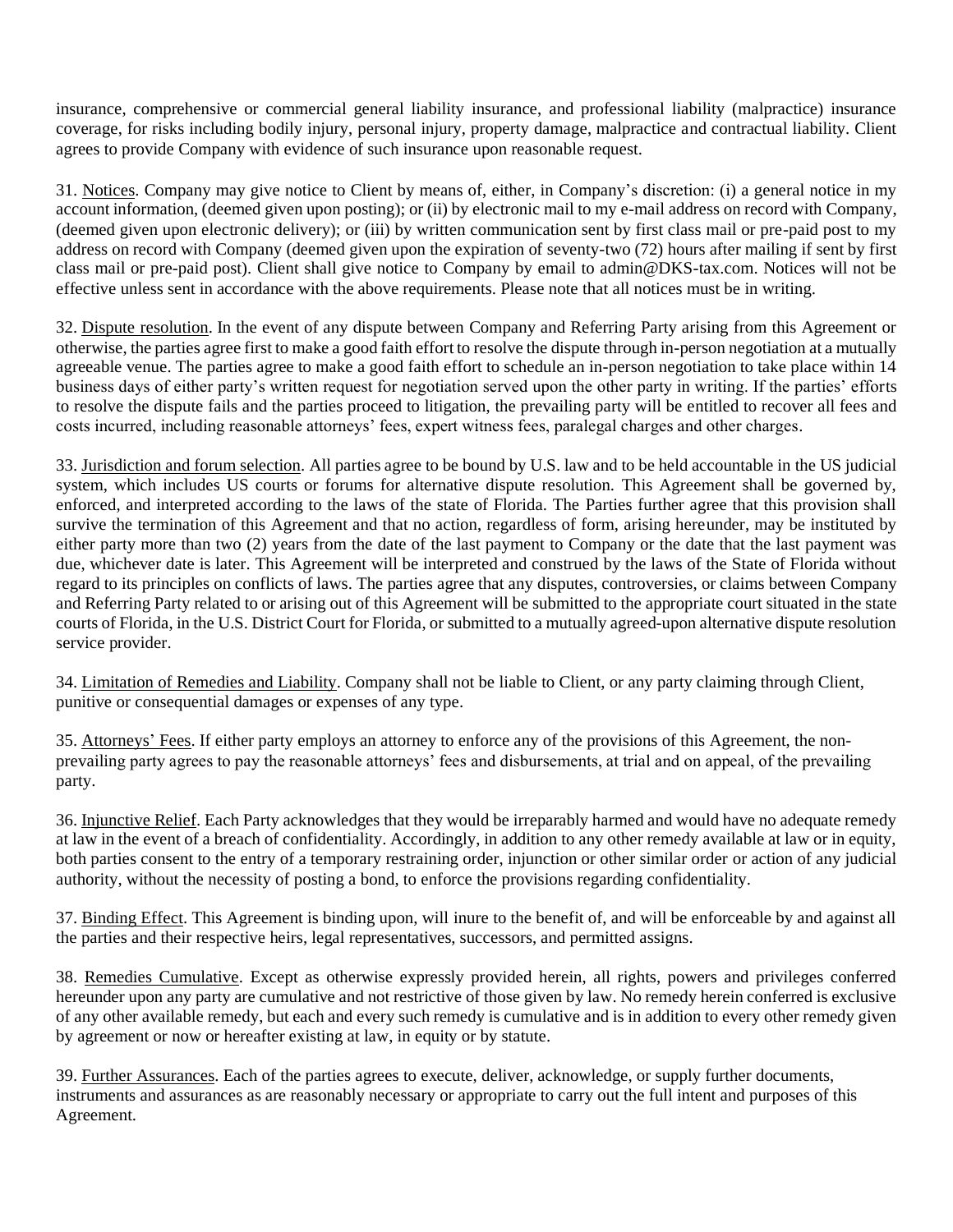40. Entire Agreement. This Agreement contains the entire agreement of the parties. No other agreement, statement, oral or written communication (emails, phone calls, etc.), or promises made on or before the effective date of this Agreement will be binding on the Parties. Unless otherwise specifically agreed or amended hereto, this Agreement replaces any previous agreements between us in relation to or in contemplation of the engagement and professional relationship between the Parties and shall apply to any future engagements Company may carry out on Client's behalf.

41. Modification. This Agreement, as well as any documents incorporated by reference herein, contains all terms and conditions relating to this matter. Amendment or modification of this Agreement must be in writing. This Agreement is binding upon and will inure to the benefits of both Company and Referring Party's respective successors, representatives, and assigns.

42. Construction. The headings used herein are for convenience only, do not constitute a part of this Agreement, and shall not be deemed to limit or affect any of the provisions herein. The use of any gender herein shall be deemed to include the other gender and the neuter, as required by the context. Whenever used herein, any pronoun or defined term will be deemed to include both the singular and plural, as the context requires. This Agreement will not be construed against or interpreted to the disadvantage of any party by reason of such party having structured, initially prepared or drafted this Agreement or any agreements, instruments or other documents executed in connection herewith. Each of the parties acknowledges that it has had access to legal counsel in connection with the negotiation, documentation and execution of this Agreement and any agreements, instruments or other documents executed in connection herewith.

43. Waiver. Failure of Company to insist on strict compliance with any of the terms, covenants, and conditions of this Agreement will not be deemed a waiver by Company of such terms, covenants, and conditions, or of any similar right or power hereunder.

44. Counterparts. This Agreement may be executed in one or more counterparts, each of which will be deemed an original, but all of which together will constitute the same instrument. The parties agree that signatures transmitted electronically, whether sent via facsimile or emailed as attached files (*e.g.*, PDF), will be acceptable to bind the parties and will not in any way affect this Agreement's validity.

45. Severability. If any provision or part of any provision of this Agreement is held in whole or in part to be unenforceable, invalid, or illegal, for any reason, such portion shall be considered severed from the Agreement and this Agreement and its provisions shall otherwise continue in full force and effect and be otherwise unaffected.

46. Bankruptcy. This Agreement shall be terminated immediately in the event of the filing of bankruptcy by a party, the insolvency of a party, or the appointment of a receiver of a party. Should the Agreement be terminated in the event of the filing of bankruptcy by a party, the insolvency of a party, or the appointment of a receiver of a part, the Parties shall retain all rights at law and equity to pursue recovery for any amounts they claimed are owed or for damages. Should the Agreement be terminated in the event of the filing of bankruptcy by a party, the insolvency of a party, or the appointment of a receiver of a part, the Parties shall retain, all rights and obligations with respect to confidentiality, intellectual property, proprietary rights, and payment obligations survive the expiration or any earlier termination of this Agreement.

47. Survival. All applicable terms of the Agreement are to be performed and continue beyond the expiration or prior termination hereof, shall survive the expiration or termination of this Agreement.

48. Force Majeure. Company will not be liable for delay or failure in performance resulting from acts beyond the control of Company, including, but not limited to, power failures, hurricanes or inclement weather, traffic, banking delays, governmental shutdowns, pandemics, or other unexpected acts of nature. Company's performance in such circumstances will be suspended for the period of delay. Where it is reasonably foreseeable that the delay will be indefinite, then the terms which cannot be performed will be deemed invalid and severed from the balance of the Agreement. Company will be excused from performing the severed terms based on frustration. Company bears no responsibility for suspension, severance, or other delay of material provisions to this Agreement, which result from the types of unexpected acts detailed herein.